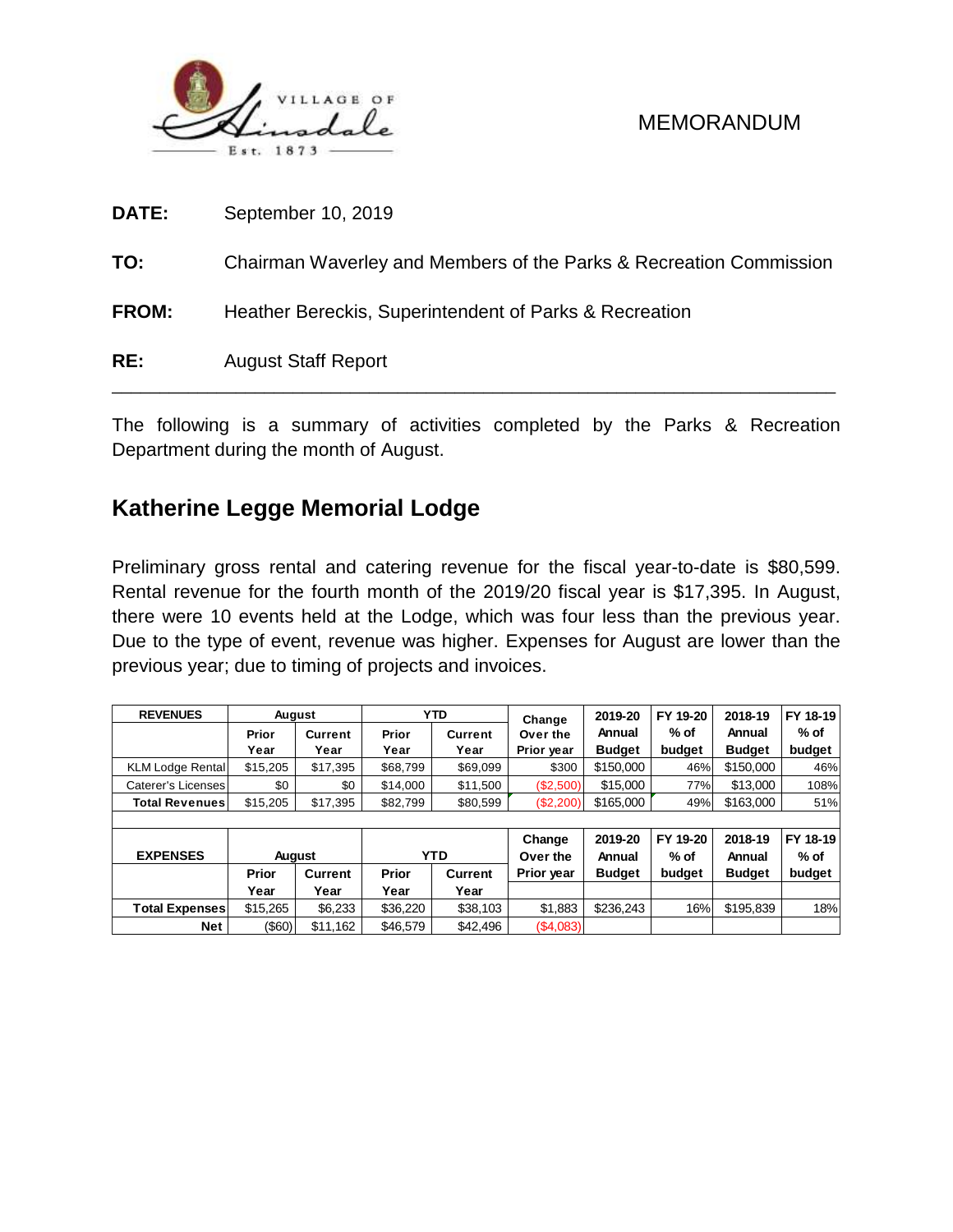

|           | KLM Gross Monthly Revenues |           |     |                                  |    |           |    |                                             |     |           |    |           |    |         |     |            |    |            |
|-----------|----------------------------|-----------|-----|----------------------------------|----|-----------|----|---------------------------------------------|-----|-----------|----|-----------|----|---------|-----|------------|----|------------|
| Month     |                            |           |     | 2011/12 FY 2012/13 FY 2013/14 FY |    |           |    | 2014/15 FY 2015/16 FY 2016/17 FY 2017/18 FY |     |           |    |           |    |         |     | 2018/19 FY |    | 2019/20 FY |
| May       | \$                         | 8,561     | \$  | 8,801                            | S  | 16,796    | \$ | 13,745                                      | S   | 16,000    | \$ | 12,200    | \$ | 9,725   | \$  | 13,675     | \$ | 16,744     |
| June      | \$                         | 11,156    | S   | 10,745                           | s  | 26,818    | \$ | 17,450                                      |     | \$22,770  | \$ | 22,845    | \$ | 12,495  | \$. | 23,045     | Ś. | 17,494     |
| July      | \$                         | 13,559    | \$  | 9,786                            | s  | 18,650    | \$ | 12,909                                      |     | \$27,475  | s  | 12,550    | \$ | 15,000  | S   | 16,874     | s  | 17,466     |
| August    | \$                         | 17,759    | s   | 18,880                           | s  | 19,579    | \$ | 25,350                                      | \$. | 24,775    | S  | 11,500    | \$ | 18,555  | \$  | 15,205     | Ś  | 17,395     |
| September | \$                         | 14,823    | s   | 14,498                           | s  | 12,137    | \$ | 24,510                                      | S.  | 15,250    | S  | 12,645    | \$ | 15,410  | -S  | 27,860     |    |            |
| October   | \$                         | 16,347    | \$. | 15,589                           | S. | 14,825    | \$ | 23,985                                      |     | \$25,580  | \$ | 21,045    | \$ | 15,180  | -\$ | 12,770     |    |            |
| November  | \$                         | 8,256     | s   | 11,612                           |    | 8,580     | \$ | 14,724                                      | s   | 14,825    | S  | 6,700     | \$ | 12,500  | \$  | 13,450     |    |            |
| December  | \$                         | 8,853     | S   | 10,265                           | S  | 13,366    |    | 17,290                                      | S.  | 17,200    | \$ | 13,457    | \$ | 8,125   | -S  | 9,125      |    |            |
| January   | \$                         | 1,302     | Ş   | 4,489                            | S  | 250       | S  | 8,450                                       | S   | 2,850     | S  | 4,624     | \$ | 18,089  | Ŝ   | 6,855      |    |            |
| February  | \$                         | 2,301     | \$  | 6,981                            | S  | 7,575     | S  | 3,120                                       | \$  | 2,400     | Ś  | 4,550     | \$ | 2,495   | S   | 1,725      |    |            |
| March     | \$                         | 2,506     | \$  | 7,669                            | S  | 4,245     | S  | 6,725                                       | S   | 8,945     | Ś  | 5,944     | \$ | 8,045   | S   | 9,804      |    |            |
| April     | \$                         | 2,384     | \$  | 4,365                            | S  | 3,600     | \$ | 12,695                                      | \$  | 9,125     | Ś  | 4,300     | \$ | 7,482   | -S  | 2,700      |    |            |
| total     |                            | \$107,807 |     | \$123,680                        |    | \$146,421 | Ś  | 180,953                                     |     | \$187,195 |    | \$132,360 | \$ | 143,101 | Ś   | 153,088    | Ś. | 69,099     |

The graph below shows the past three years of lodge revenue and the upcoming years' projections. Future projections are based on what is currently booked. Also included is a graph indicating the number of monthly reservations so far for 2019 and 2020. Typically events are booked 6-18 months in advance of the rentals; however, if there are vacancies, staff will accept reservations within 5 days of an event. These tracking devices will be updated monthly.

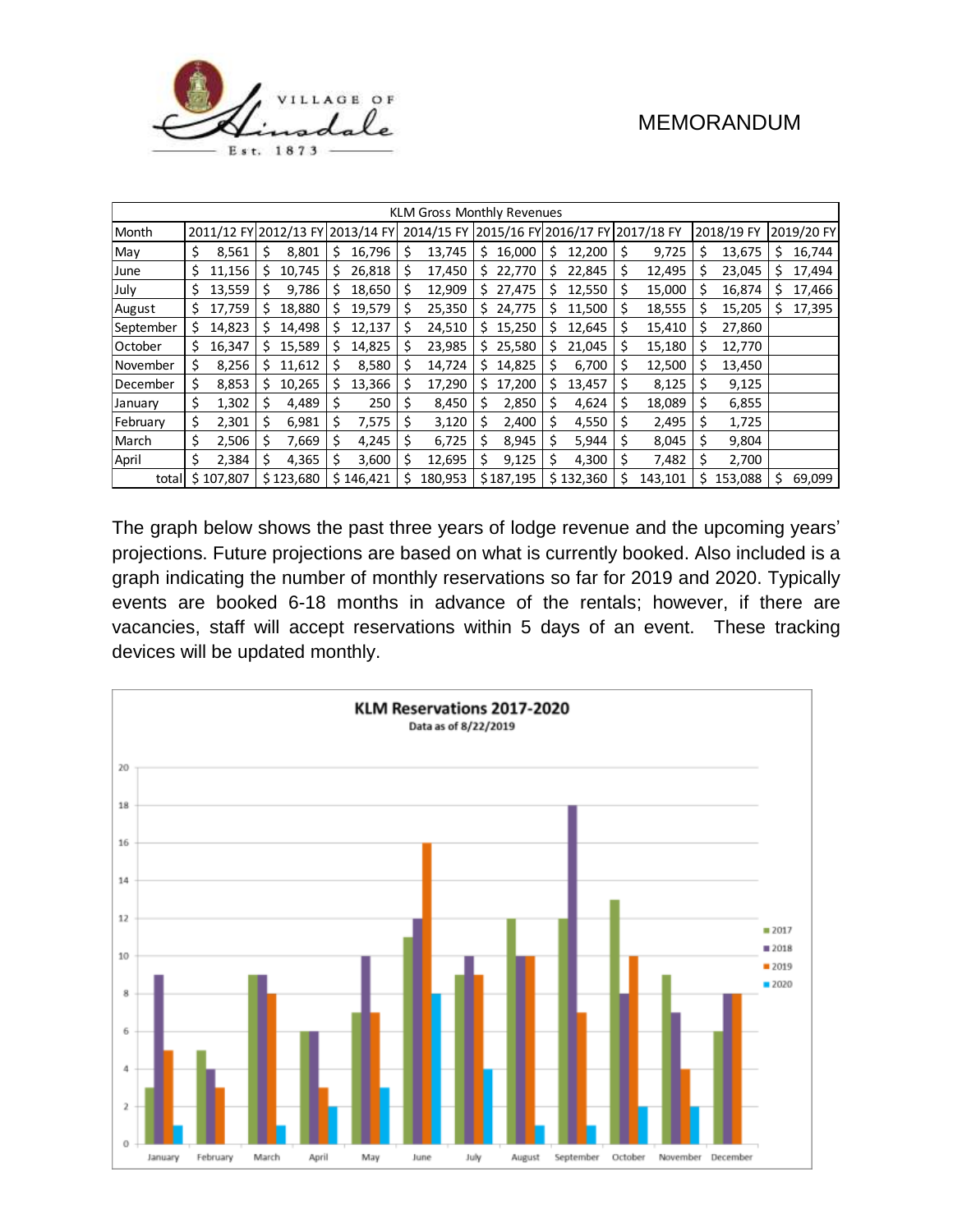



Staff is currently working with the approved marketing plan for the 2019/20 FY, including the addition of Search Engine Optimization (SEO) and progressive marketing through The Knot. A sub-committee was started and held its fifth meeting in June where the where the new brochure and logo were reviewed. The committee is working on expanding the detailed marketing plan, specific to KLM; including rebranding marketing materials and upgrading the website.

# **Upcoming Brochure & Activities**

#### **Brochure & Programming**

The Fall Brochure was delivered to residents on July 29<sup>th</sup>, and registration began on August 5<sup>th</sup>. Staff is now working on the winter/spring brochure, which is scheduled for delivery to residents on December 2<sup>nd</sup>.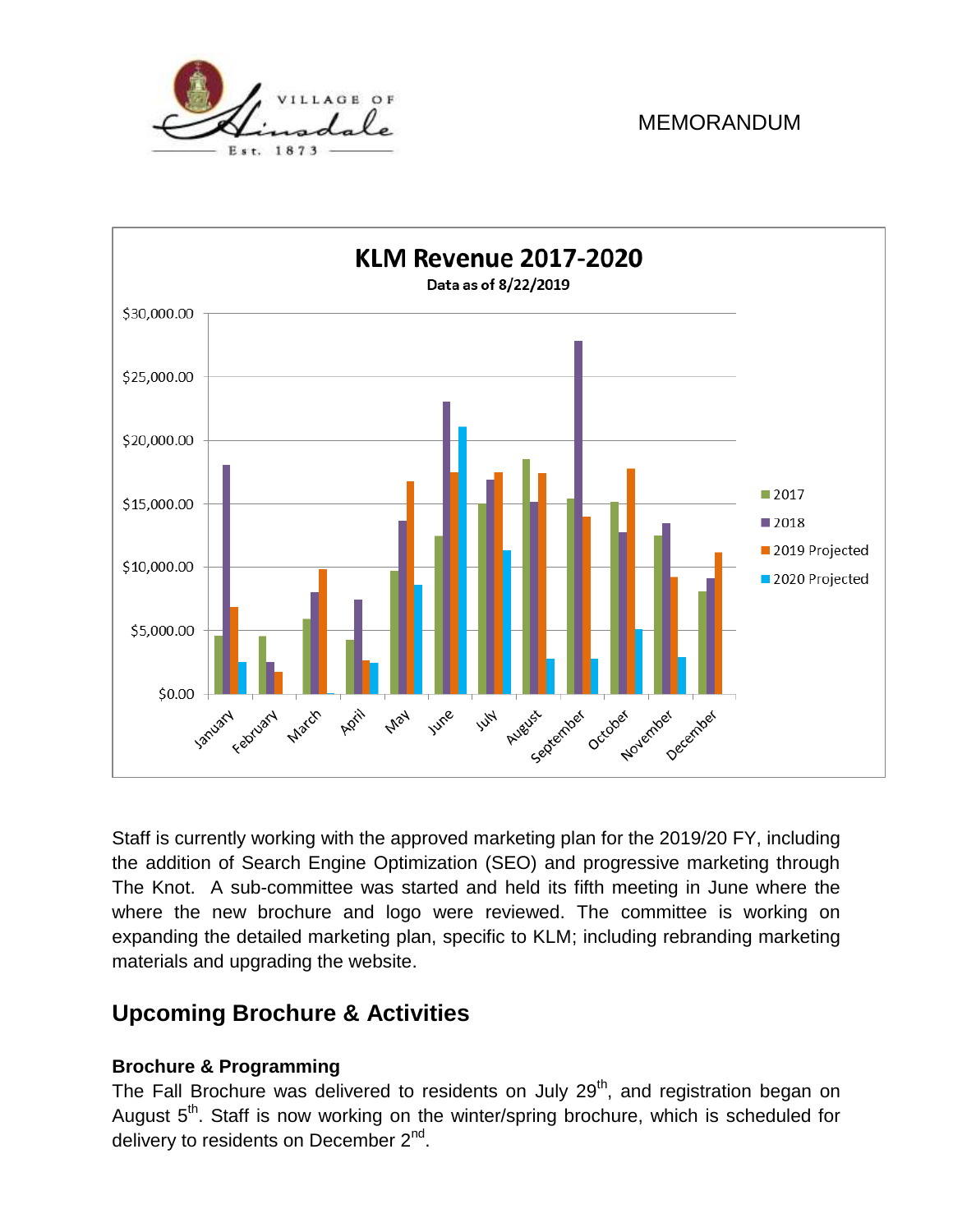

#### **Special Events**

The final summer special events; Dogs Days of summer will be held on September 7<sup>th</sup>at the Community Pool. Fall special events include a Movie in the Park on October 11<sup>th</sup> and Fall Fest on October 19<sup>th</sup>. Registration is currently open for Breakfast with Santa, scheduled for December  $7<sup>th</sup>$ , and the lottery for Holiday Express on December 8th is also open.

## **Field & Park Updates**

#### **Fields/Parks**

Staff has finalized booking fall field space for 2019. Public Service staff has finished the initial lining and striping of fields for soccer, football, and lacrosse. Football began the week of July  $29<sup>th</sup>$ , Soccer and Lacrosse began the week of August  $26<sup>th</sup>$ . Residents surrounding Brook Park were sent letters in June regarding Falcon Football beginning and noting the season's game schedule. Cross Country meets at KLM Park began in late August and will continue through mid-October.

# **Community Pool**

2019 pool passes went on sale on March  $1<sup>st</sup>$ . A breakdown of total pass sales in comparison to the prior year is provided in the table below. The pool opened for the season on Saturday May 25<sup>th</sup>.